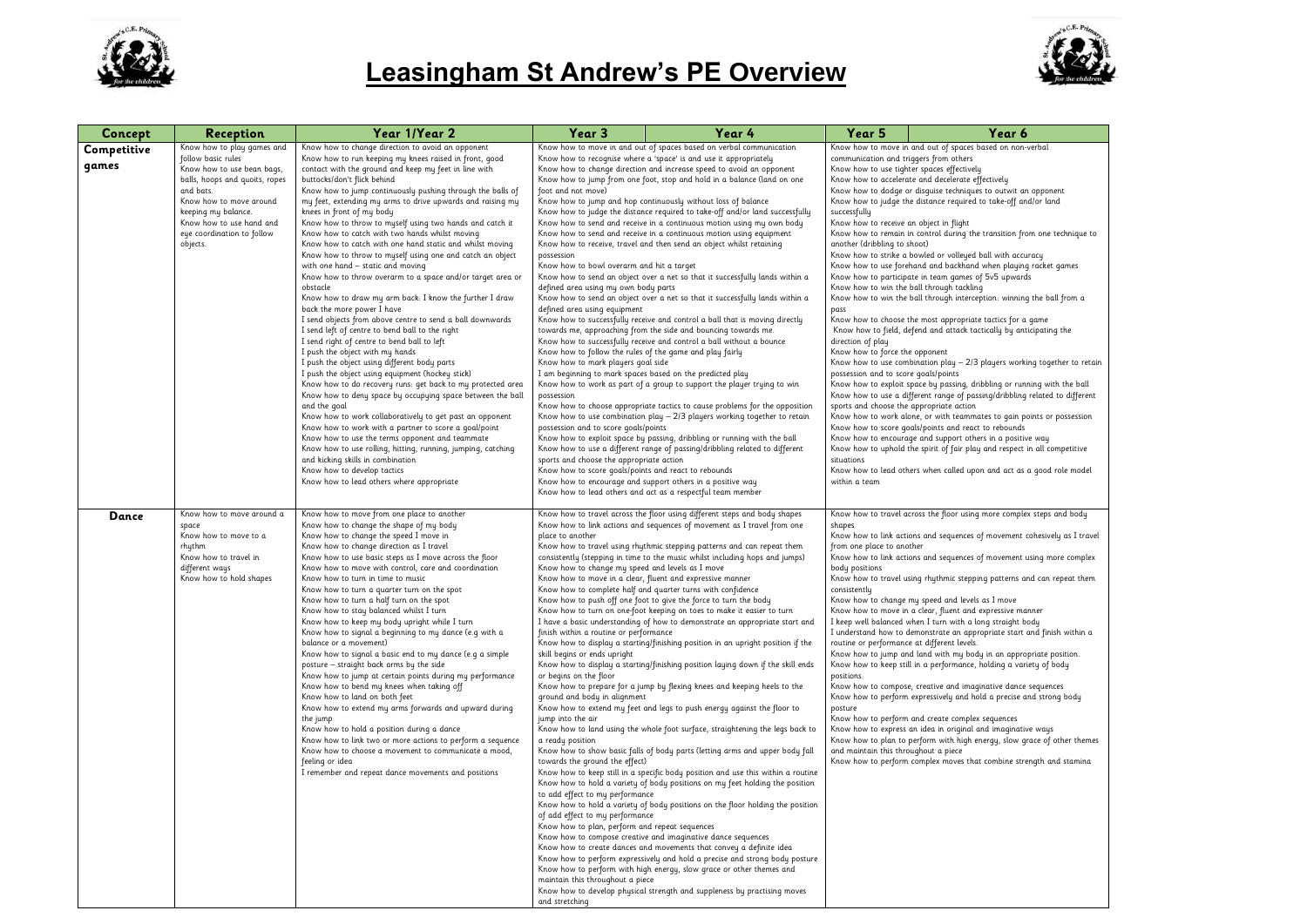| Gymnastics       | Know how to travel in<br>different ways<br>Know how to stretch and curl<br>Know how to take weight on<br>different body parts                                    | Know how to balance on one foot whilst standing still<br>Know how to hold a position whilst balancing on different<br>parts of the body<br>I will use my balancing skills to move across the floor in<br>different ways I<br>can jump in a variety of ways and land with increasing<br>control and balance<br>I am flexible through different body positions (getting into the<br>shape of a letter or bending down to touch the floor with my<br>hands)<br>Know how to reach out to different body parts in different<br>positions<br>Know how to stretch and curl to develop flexibility<br>Know how to travel by rolling forwards, backwards and<br>sideways<br>Know how to show contrasts (small/tall straight/curved<br>wide/narrow)<br>Know how to use my body strength to hold a position<br>Know how to climb on apparatus by pulling and holding<br>myself up<br>I climb safely on apparatus<br>Know how to work individually to link a short sequence of<br>movements across the floor<br>Know how to follow instructions and display these individually<br>Know how to copy and remember actions<br>Know how to demonstrate the beginning and end of a<br>gymnastic skill<br>I create a simple posture (straight back with arms at the side<br>and legs together)<br>Know how to copy and remember actions<br>Know how to move with some control and awareness of space<br>Know how to link two or more actions to perform a sequence                                                                                                                                                                  | I am able to maintain my centre of gravity whilst balancing on different body<br>parts<br>Know how to balance with control in varied positions using different parts of<br>the body<br>Know how to balance on different types of equipment<br>Know how to show balance in a broad range of actions and in sequences of<br>movement<br>Know how to hold a body position at the full range of movement (holding<br>straddle opening legs as far as possible)<br>Know how to show flexibility when static and when moving<br>Know how to complete a forwards and backwards roll, tucking body in to<br>complete the roll<br>Know how to roll in different ways (bear roll)<br>Know how to move myself across the floor (hold body up on tiptoes, one<br>hand/foot on floor)<br>Know how to use flight by transferring weight and generating power<br>Know how to hold shapes that are strong, fluent and expressive<br>Know how to climb on different apparatus (climb a rope, pull up onto a box)<br>Know how to swing and hang from equipment safely (Using hands)<br>Know how to link sequences of movement on the floor moving in unison with<br>another person<br>Know how to link sequences of movement on apparatus moving in unison with<br>another person<br>Know how to move from one piece of apparatus to another fluently linking<br>movements and body positions<br>Know how to link more complex sequences (run, jump and turn in the air)<br>Know how to vary speed, direction, level and body rotation during floor<br>performances<br>Know how to demonstrate the beginning and end of a gymnastic skill<br>Know how to start in an upright position if the skill begins upright<br>Know how to start in a position on the floor if the skill begins on the floor<br>Know how to display an upright finishing position of the skill finishing upright<br>Know how to display a finishing position laying down if the skill ends on the<br>floor<br>Know how to plan, perform and repeat sequences<br>Know how to move in a clear, fluent and expressive manner<br>Know how to show changes of direction, speed and level during a performance                                                                                                                                                                                                                                                                                                                                                                                                                                                                                                                                                                                                   | Know how to balance with control in varied positions using different parts<br>of the body for extended time periods.<br>Know how to balance maintaining a strong core, on different types of<br>equipment.<br>Know how to hold shapes that are strong, fluent and expressive<br>Know how to use my strength to hold complex body positions<br>Know how to use equipment to vault and to swing (remaining upright)<br>Know how to travel on, under and over different apparatus<br>Know how to show flexibility in a broad range of body positions and<br>movements.<br>Know how to move in time with another person, moving and landing feet at<br>the same point<br>Know how to create complex and well-executed sequences that include a full<br>range of movements (including travelling, balances, swinging, springing,<br>flight, vaults, inversions, rotations, bending, stretching, twisting, gestures<br>and linking skills)<br>Know how to include in a sequence of set pieces, choosing the most<br>appropriate linking elements<br>Know how to vary speed, direction, level and body rotation during floor<br>performances<br>Know how to practice and refine the gymnastic techniques used in<br>performances<br>Know how to use a starting and finishing position appropriately.<br>Know how to demonstrate good kinaesthetic awareness<br>Know how to use equipment to vault and swing                                                                                                                                                                                                                                                                                                                                                                                                                                                                                                                                                                                                                                                                                                                                                                                                                                                                                                      |
|------------------|------------------------------------------------------------------------------------------------------------------------------------------------------------------|-------------------------------------------------------------------------------------------------------------------------------------------------------------------------------------------------------------------------------------------------------------------------------------------------------------------------------------------------------------------------------------------------------------------------------------------------------------------------------------------------------------------------------------------------------------------------------------------------------------------------------------------------------------------------------------------------------------------------------------------------------------------------------------------------------------------------------------------------------------------------------------------------------------------------------------------------------------------------------------------------------------------------------------------------------------------------------------------------------------------------------------------------------------------------------------------------------------------------------------------------------------------------------------------------------------------------------------------------------------------------------------------------------------------------------------------------------------------------------------------------------------------------------------------------------------------------------------------------------------------|----------------------------------------------------------------------------------------------------------------------------------------------------------------------------------------------------------------------------------------------------------------------------------------------------------------------------------------------------------------------------------------------------------------------------------------------------------------------------------------------------------------------------------------------------------------------------------------------------------------------------------------------------------------------------------------------------------------------------------------------------------------------------------------------------------------------------------------------------------------------------------------------------------------------------------------------------------------------------------------------------------------------------------------------------------------------------------------------------------------------------------------------------------------------------------------------------------------------------------------------------------------------------------------------------------------------------------------------------------------------------------------------------------------------------------------------------------------------------------------------------------------------------------------------------------------------------------------------------------------------------------------------------------------------------------------------------------------------------------------------------------------------------------------------------------------------------------------------------------------------------------------------------------------------------------------------------------------------------------------------------------------------------------------------------------------------------------------------------------------------------------------------------------------------------------------------------------------------------------------------------------------------------------------------------------------------------------------------------------------------------------------------------------------------------------------------------------------------------------------------------------------------------------------------------------------------------------------------------------------------------------------------------------------------------------------------------------------------------------------------------------------|-----------------------------------------------------------------------------------------------------------------------------------------------------------------------------------------------------------------------------------------------------------------------------------------------------------------------------------------------------------------------------------------------------------------------------------------------------------------------------------------------------------------------------------------------------------------------------------------------------------------------------------------------------------------------------------------------------------------------------------------------------------------------------------------------------------------------------------------------------------------------------------------------------------------------------------------------------------------------------------------------------------------------------------------------------------------------------------------------------------------------------------------------------------------------------------------------------------------------------------------------------------------------------------------------------------------------------------------------------------------------------------------------------------------------------------------------------------------------------------------------------------------------------------------------------------------------------------------------------------------------------------------------------------------------------------------------------------------------------------------------------------------------------------------------------------------------------------------------------------------------------------------------------------------------------------------------------------------------------------------------------------------------------------------------------------------------------------------------------------------------------------------------------------------------------------------------------------------------------------------------------------------------------------------------------------|
| <b>Athletics</b> | Know how to run/walk in a<br>straight line.<br>Know how to balance objects<br>on my body or equipment<br>Know how to make an object<br>move with part of my body | Know how to run up to jump in a straight line<br>Know how to prepare for a jump at the end of a run<br>Know how to push off with two feet planted on the floor<br>I bend my knees to gain height or distance<br>Know how to apply these skills to a range of jumps<br>Know how to make different shapes in the air when jumping<br>Know how to extend my feet forwards and lean back slightly<br>to jump further<br>Know how to use a skipping action to jump multiple times<br>whilst travelling forward<br>Know how to land on two feet, bending my knees on contact<br>with the floor<br>I land with toes making contact with the ground first then heel<br>to remain balanced<br>Know how to bend one leg behind the other in preparation for<br>running pushing off that leg<br>Know how to run with a simple heel to toe action<br>Know how to run with a slight swing of the arms<br>Know how to begin to run in a line<br>Know how to sprint for short distances<br>Know how to begin to develop techniques to prolong a run<br>Know how to demonstrate a run and jump technique (jump<br>over a cone)<br>Know how to prepare for throwing by placing the opposite<br>foot to the throwing arm forward<br>Know how to step into a throw<br>Know how to throw different types of objects with an overarm<br>pushing action (ball, javelin)<br>Know how to throw different types of objects with a swinging<br>action, moving the arm backwards and forwards, with the arm<br>stretched out in line with the chest (discus)<br>Know how to demonstrate these skills in a variety of games<br>and activities | Know how to run at speed within an area and demonstrate a jump at the end<br>Know how to run up to a jump on my toes swinging my arms<br>Know how to jump by taking off with one foot<br>Know how to take off by using one leg, bending and extending the leading<br>knee before the last contact with the ground<br>Know how to drive upwards on the leading foot to generate power to spring<br>myself forwards or upwards<br>Know how to lead forward in the air to increase forward momentum<br>Know how to position my body in the air to maximise the length or height of a<br>jump (using arms in swinging motion, position legs forward to jump further)<br>Know how to jump repeatedly linking different jumps in a sequence<br>I bend my knees deeply to control my landing and use my arms to increase<br>control by bringing them in front of my body<br>Know how to sprint over a short distance up to 60 metres.<br>Know how to start a run upright with one knee bent in front and the other leg<br>stretched out behind.<br>When sprinting, I have a narrow foot placement, landing on my toes with<br>increased arm movement to generate speed<br>Know how to run within an alley, showing balance and accuracy to run at full<br>speed within a space<br>Know how to run over a longer distance, conserving energy in order to sustain<br>performance<br>When running middle distances, Know how to develop different ways to<br>prolong a sprint (pacing)<br>When running long distances I have a comfortable stride length and a<br>comfortable posture moving with the torso just in front of the legs.<br>Know how to run and jump over objects and demonstrate this in games (run<br>and jump to catch a ball)<br>Know how to 'hop' over objects (low hurdles) by leaping off one foot, bringing<br>the leading leg up and over the object.<br>Know how to 'hop' over objects with my leading foot facing with the sole<br>towards the ground and the knee bent to being the leg over the object. My<br>trailing leg will follow in the same pattern landing on the sole of the foot.<br>Know how to use a range of throwing techniques (under and over arm)<br>Know how to throw with accuracy to hit a target or cover a distance<br>Know how to push forwards to gain more height or distance<br>Know how to throw a foam javelin using one hand. I throw the javelin by<br>taking a step forward, moving the arm and elbow back, following through to<br>fully extend the arm releasing the javelin above the shoulder.<br>Know how to use a swinging action when throwing<br>Know how to throw a foam discus with one hand, standing sideways on the<br>target area with a wide base, keeping my arm straight and swinging it back | Know how to jump in a number of ways, using a run-up where appropriate<br>Know how to show control in take-off and landings when jumping<br>Know how to scissor jump over a low bar (lead one leg over a bar with a<br>trailing leg lifting afterwards)<br>Know how to use a combination of hops, skips and jumps (triple jump)<br>Know how to hop on one foot and display the ability to 'hopscotch'<br>Know how to control a landing with toes making first contact<br>Know how to start a run in the 'crouch' position with both arms and hands<br>placed in front on the ground<br>Know how to start a sprint in the 'crouch' position with one knee bent and<br>placed underneath the shoulder while the other leg is stretched out behind<br>Know how to use the sprinting technique within a variety of competitive<br>games (relay races, running burpees)<br>Know how to choose the best pace and stride for running over a variety of<br>distances<br>In middle distance, I have a consistent stride length, landing on my toes,<br>rolling on to heels and pushing against to ground to propel forwards<br>When running long distances, Know how to show endurance to prolong my<br>run (pace, conserve energy)<br>Know how to combine sprinting with low hurdles over 60 metres<br>Know how to prepare for a throw by running at speed then throwing at the<br>end of a run by pushing down on one foot to allow a follow through into a<br>throw<br>Know how to push a rubber shot ball by holding the ball in the palm of my<br>hand resting my hand on my shoulder.<br>Know how to throw a shot ball by bending the throwing knee, leaning back<br>and pushing from the elbow moving the arm out to fully extend. Then<br>release the shot at the end of the extension, pushing upwards and forwards.<br>Know how to throw a modified hammer using a basic swing motion. I hold<br>the hammer in both hands, keeping both arms straight and bring the<br>hammer low behind my body. I move my arms up and across my body and<br>release the hammer at shoulder height.<br>Know how to throw accurately and refine performance by analysing<br>technique and body shape<br>Know how to compete with others and keep track of personal best<br>performances, setting targets for improvement |

## positions using different parts